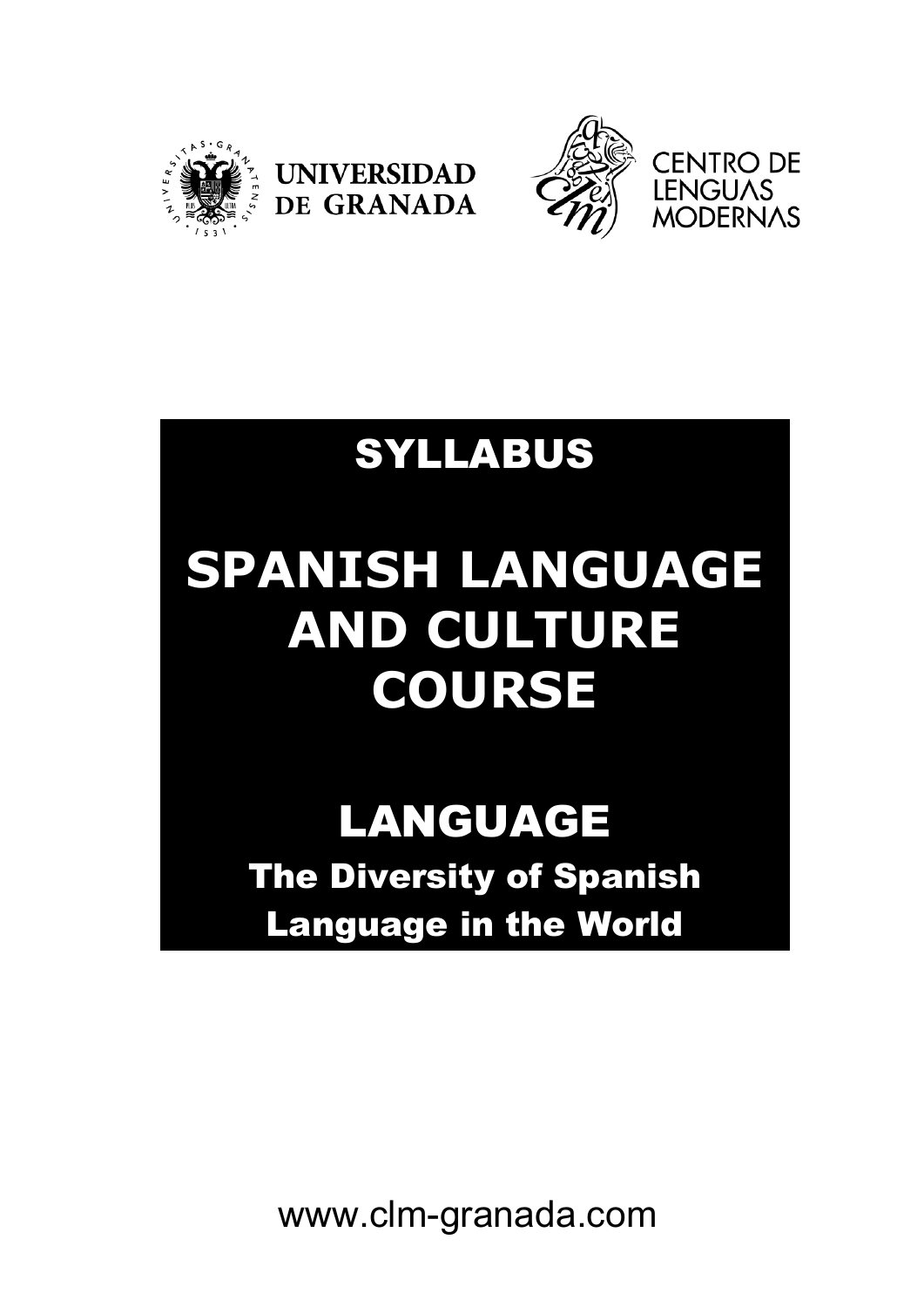### **THE DIVERSITY OF SPANISH LANGUAGE IN THE WORLD**

#### **General Description**

This course, designed for upper-intermediate and advanced students, aims to provide students with basic theoretical and practical knowledge of the different linguistic varieties within different idiomatic registers: academic language opposite familiar language, taking into account the historical, geographical and social setting, and contact with other languages of Spain.

The students will also acquire a general vision of the most relative aspects which differentiate present-day Spanish language from the Spanish of America and other places in the world, paying attention to grammatical, lexical, phonetic and pragmatic aspects.

The proposed content of this course will enable the students to acquire an attitude of respect, understanding and assessment of other languages, other linguistic varieties and of other cultures.

#### **Content**

I. Basic theoretical concepts on the study of Spanish and its linguistic variations.

II. Levels of linguistic formality and familiarity in the Spanish language. Linguistic rules. 1. Communicative functions: advice, messages, congratulating, praising, greeting, saying goodbye.

2. Communicative functions: Agreeing, disagreeing, refusing, hypothesis and probability.

III. Colloquial Spanish and the different contexts for its use:

3. Colloquial expressions related to food, clothing, the body, animals and other semantic fields.

IV. Critical analysis of the main social differences of present-day Spanish: Geographical variations (diatópicas), social and cultural variations (diastráticas) and social situational variations (diafásicas) of present-day Spanish.

4. Linguistic features of southern Spanish.

5. Linguistic features of central peninsular Spanish.

- 6. Linguistic features of American Spanish.
- 7. Linguistic features of Spanish from other places in the world.

#### **Assessment**

- Class participation: 20%.

- The average of mid-term and end-of-term exams: 50%.

- End-of-term project: 30%

#### **Bibliography**

#### Textbooks:

ALVAR, Manuel (dir.) : "Manual de dialectología hispánica. El español de España. El español de América". Barcelona: Ariel. 1996.

ARIZA, M., "Comentarios de textos dialectales", Madrid, Arco/Libros, 1994.

CANO AGUILAR, R. (coord.), "Historia de lengua española", Barcelona, Ariel, 2005. DOMÍNGUEZ, P., M. MORERA y G. ORTEGA, "El español idiomático", Barcelona,

Ariel,1991.

GARCÍA MOUTON, P :"Lenguas y dialectos de España," *5ª ed*., Madrid: Arco Libros, 2007

MENÉNDEZ PIDAL, R., "Historia de la lengua española", 2 vols., Madrid, Fundación Menéndez Pidal - Real Academia Española, 2005.

MORENO FERNÁNDEZ, F., "Historia social de las lenguas de España", Barcelona,Ariel, 2005. SECO, M. y G. SALVADOR, "La lengua española hoy", Madrid, Fundación Juan March,1995. VAQUERO DE RAMÍREZ, M., "El español de América. I Pronunciación", Madrid, Arco/Libros, 1996.